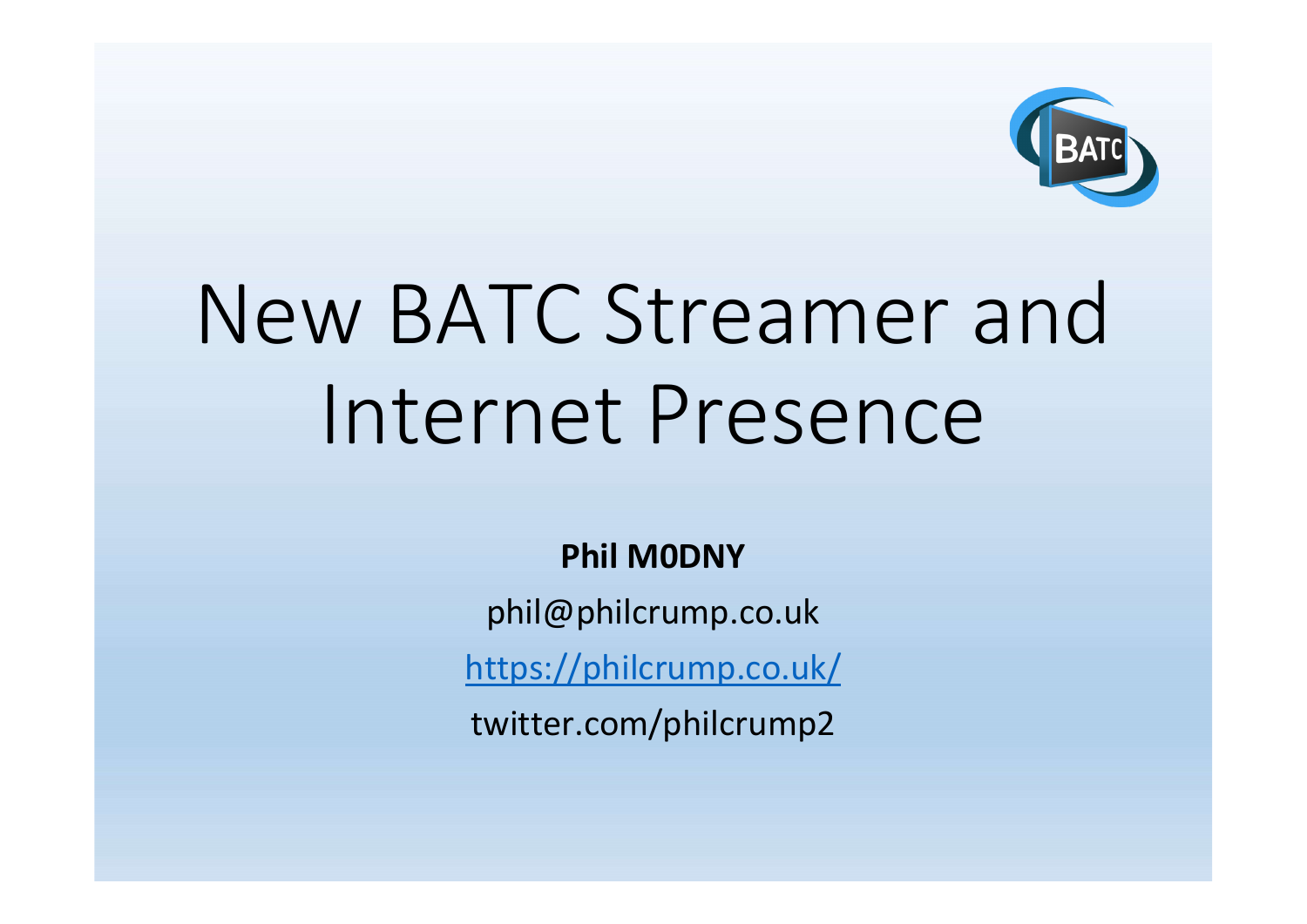#### Talk Contents



- BATC Web Presence
	- Existing BATC Web Systems
	- Shortcomings of.
	- New BATC Web System Design
	- Current Progress on new system
	- Any questions (up to 10 minute)
- BATC TV Streamer
	- Existing BATC TV Streamer
	- Shortcomings of.
	- New BATC TV Streamer Design
	- Codecs
	- Any more questions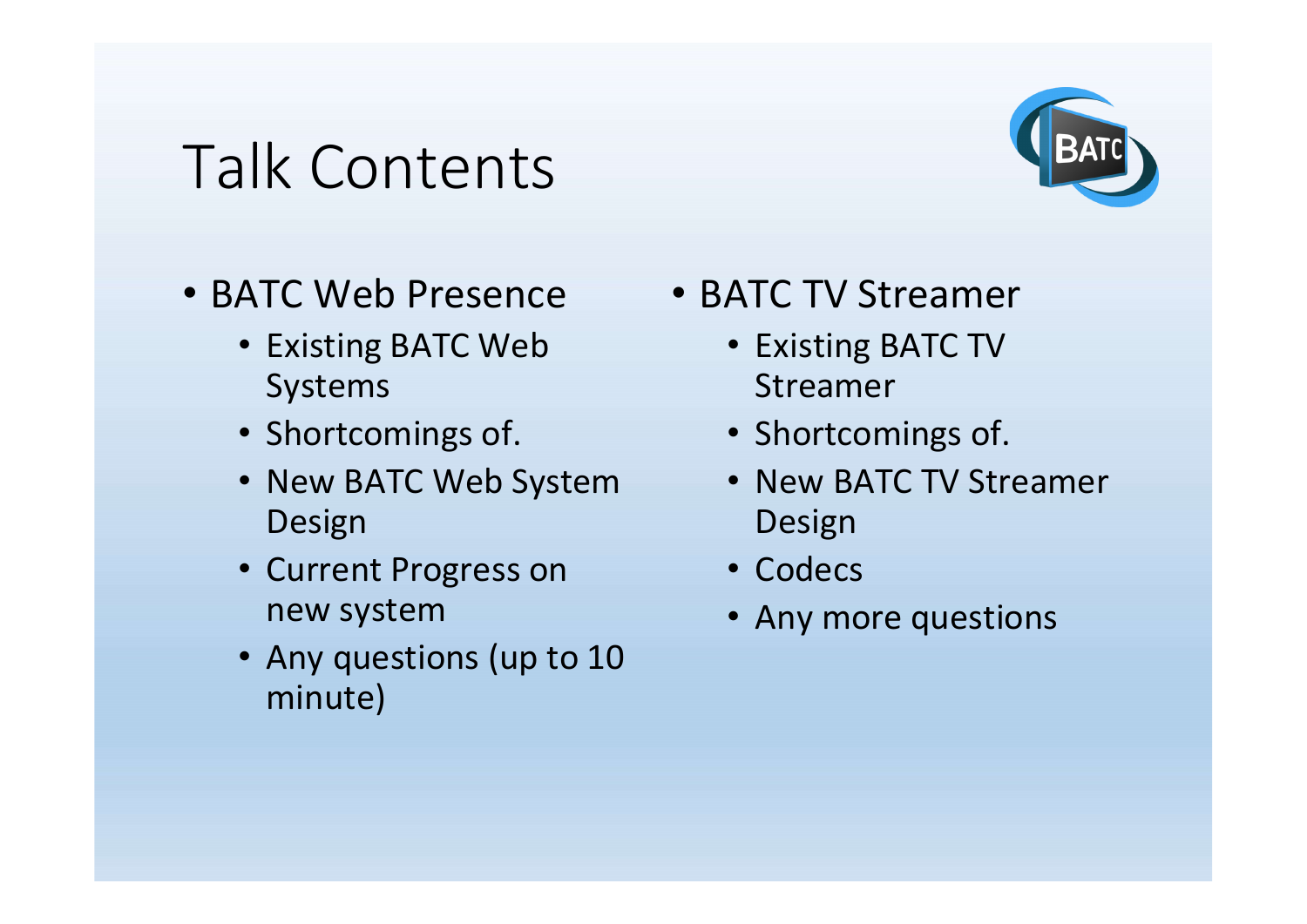#### BATC Web System



- PHP+MySQL written by Chris G1FEF
	- Member Management System
	- Shop
	- CQTV Distribution
	- TV Streamer
- Services based on 3<sup>rd</sup> party software
	- Forum
	- Wiki (original, no longer used)
- Hardware hosted in Communication Gateway by Chris
	- Rack Server Unit owned by BATC
	- 100Mbps Network Connection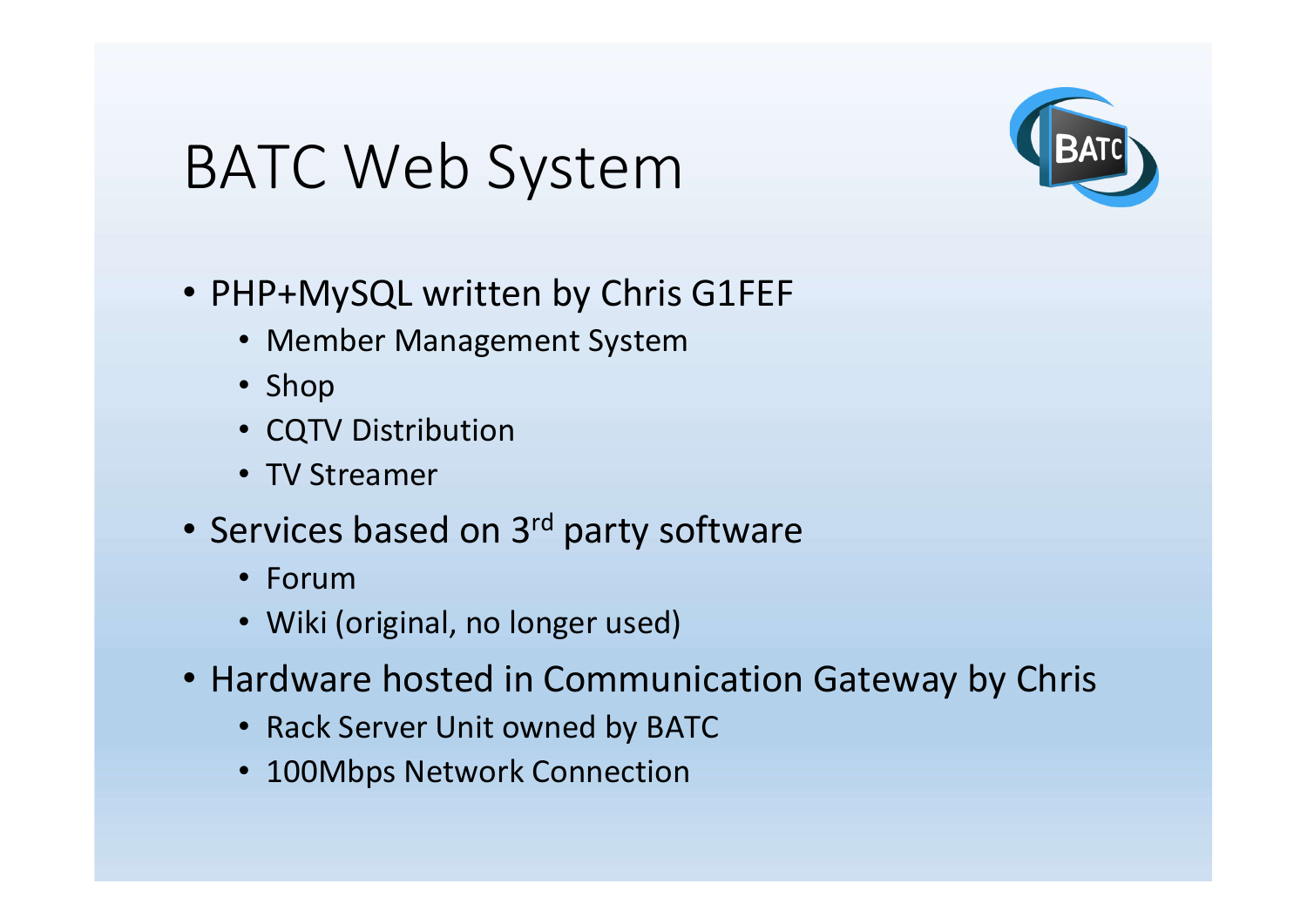### BATC Web System



- Unmaintained system
	- No new features
	- Security concerns
- Scattered bugs
	- 'Forgotten Password'
- 100Mbps Pipe
	- Streamer runs ~40Mbps load
- Hardware hosting costs
	- High commercial pricing for our bandwidth requirements
	- Rack server lifetime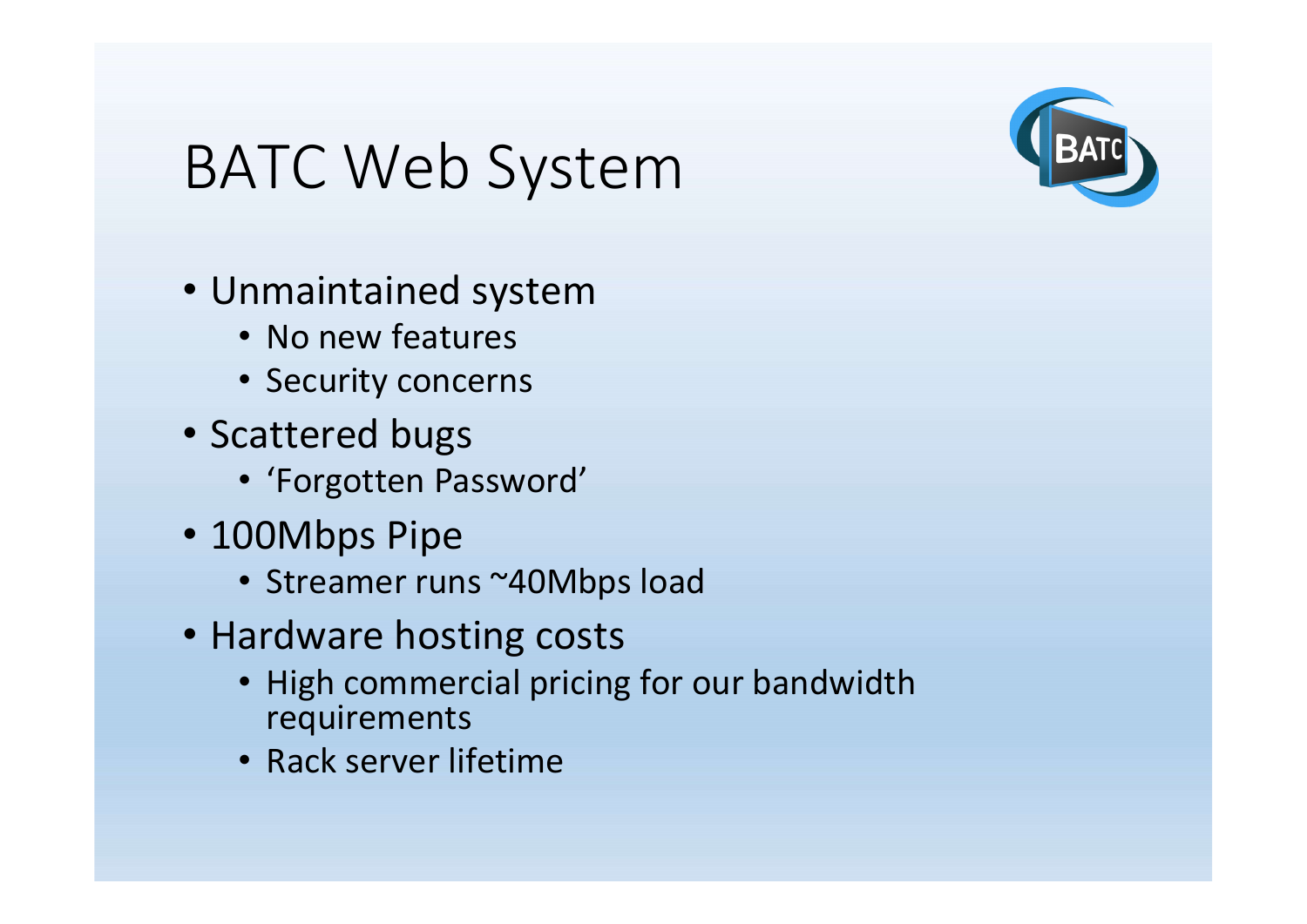

## New Web System Design

- Trusted 3<sup>rd</sup>-party software packages
	- Community-maintained, lowering sysadmin requirements
- LDAP Authentication System
	- Centralised
	- Secure, isolated store
- Linux Containers (Lightweight VMs) used for services
	- Security due to service isolation
	- Maintainability
	- Flexibility
- Linode VM
	- No hardware to worry about
	- 1Gbps outbound Network Interface (on current plan)
	- Large Data Transfer quota (8TB/mo (on current plan))
	- Flexibility to scale server size or add additional temporary servers to meet demand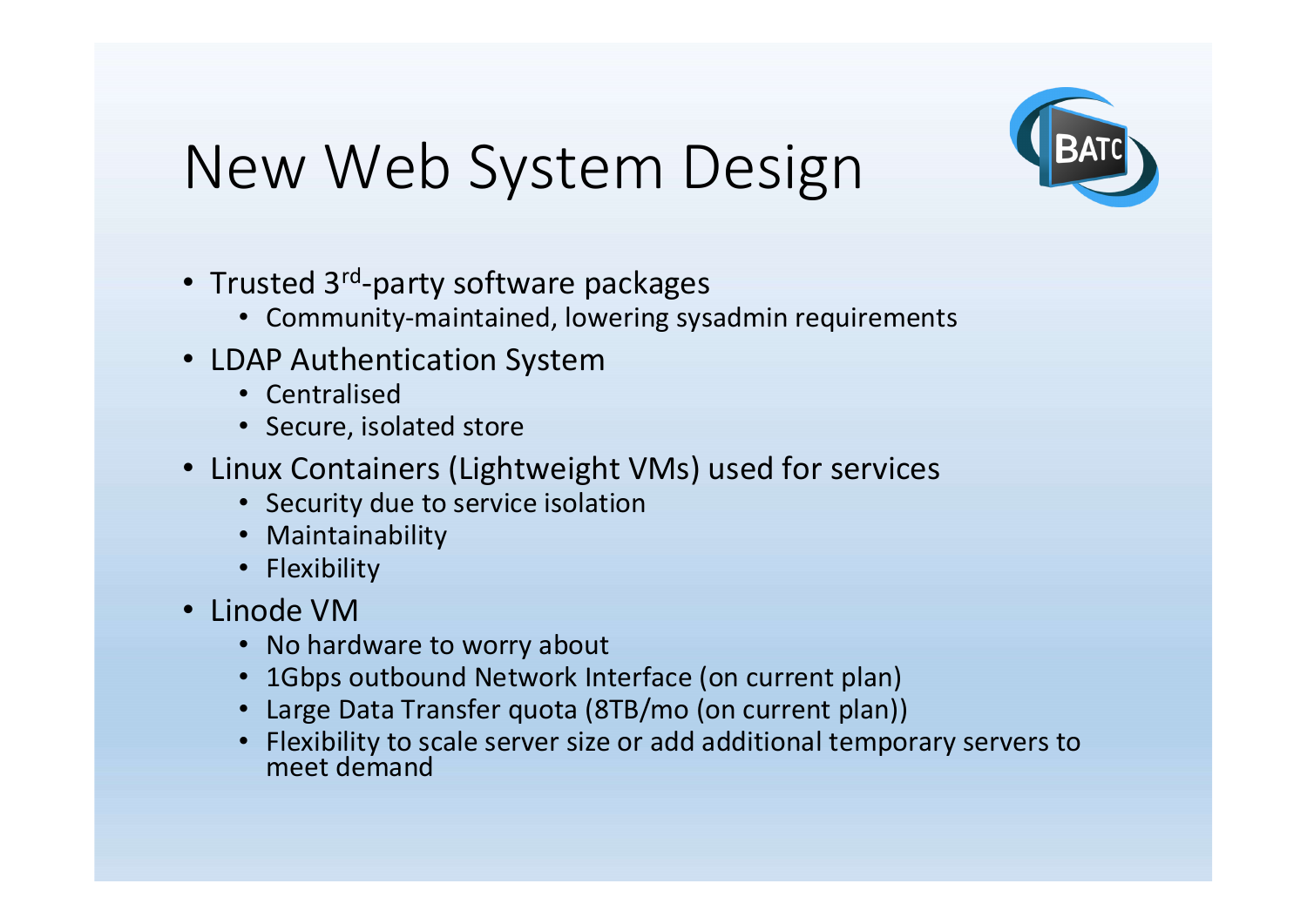

## New Web System Progress

- Front-end Website, based on Wordpress
	- https://beta.batc.tv/
- Stream Server (minus user integration)
	- https://beta.batc.tv/live/
- Prototype server running on Linode, with Container (VM) structure
	- All new services are in containers
	- Supporting EATF Website https://eatf.org/
- LDAP User Authentication
	- Not open to users yet, web interfaces still in progress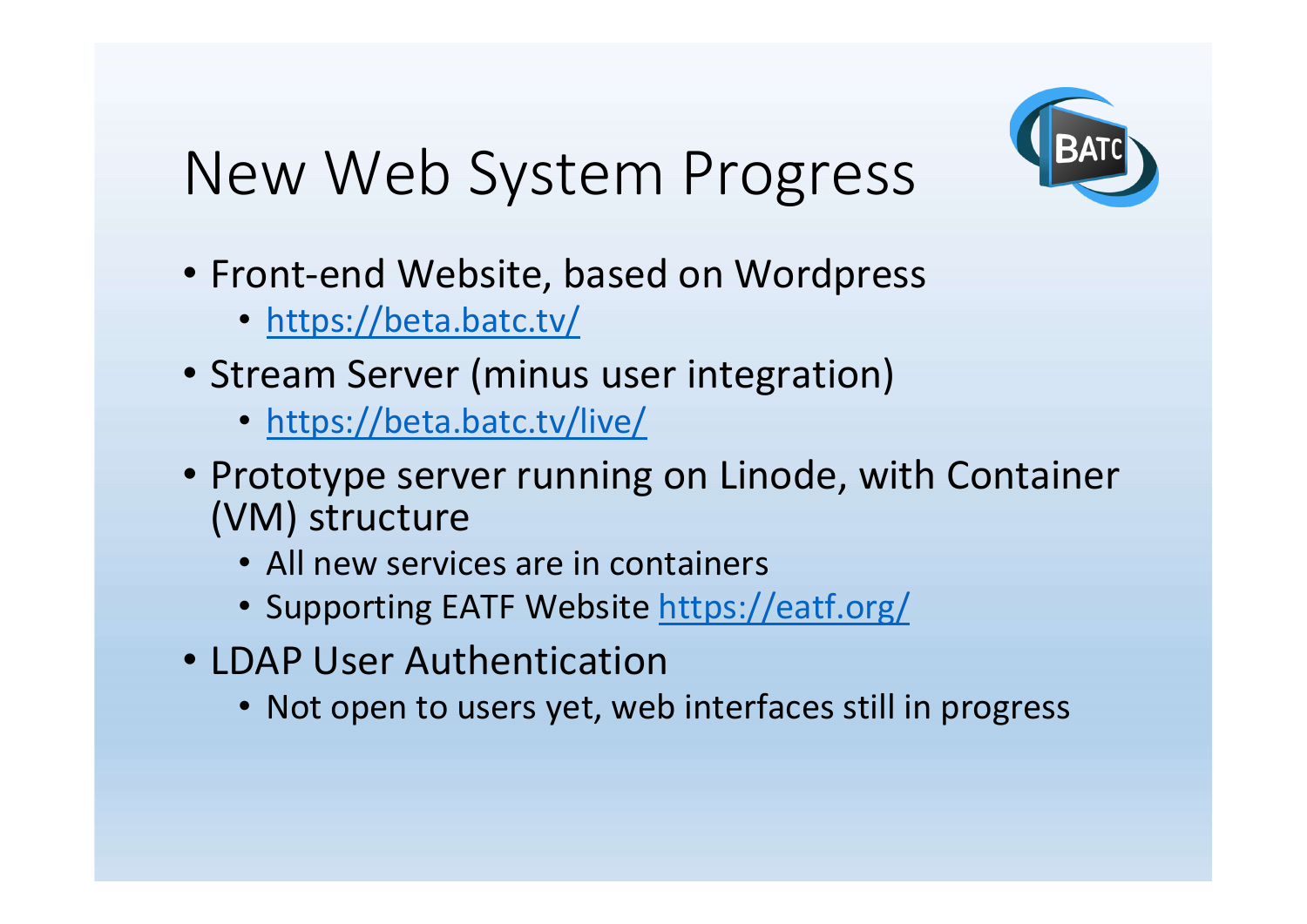

- Integration of LDAP into Stream Server
- Import User Data (minus passwords)
- Send out password reset email
- Integration of LDAP into Forum, Wiki
- Set up Shop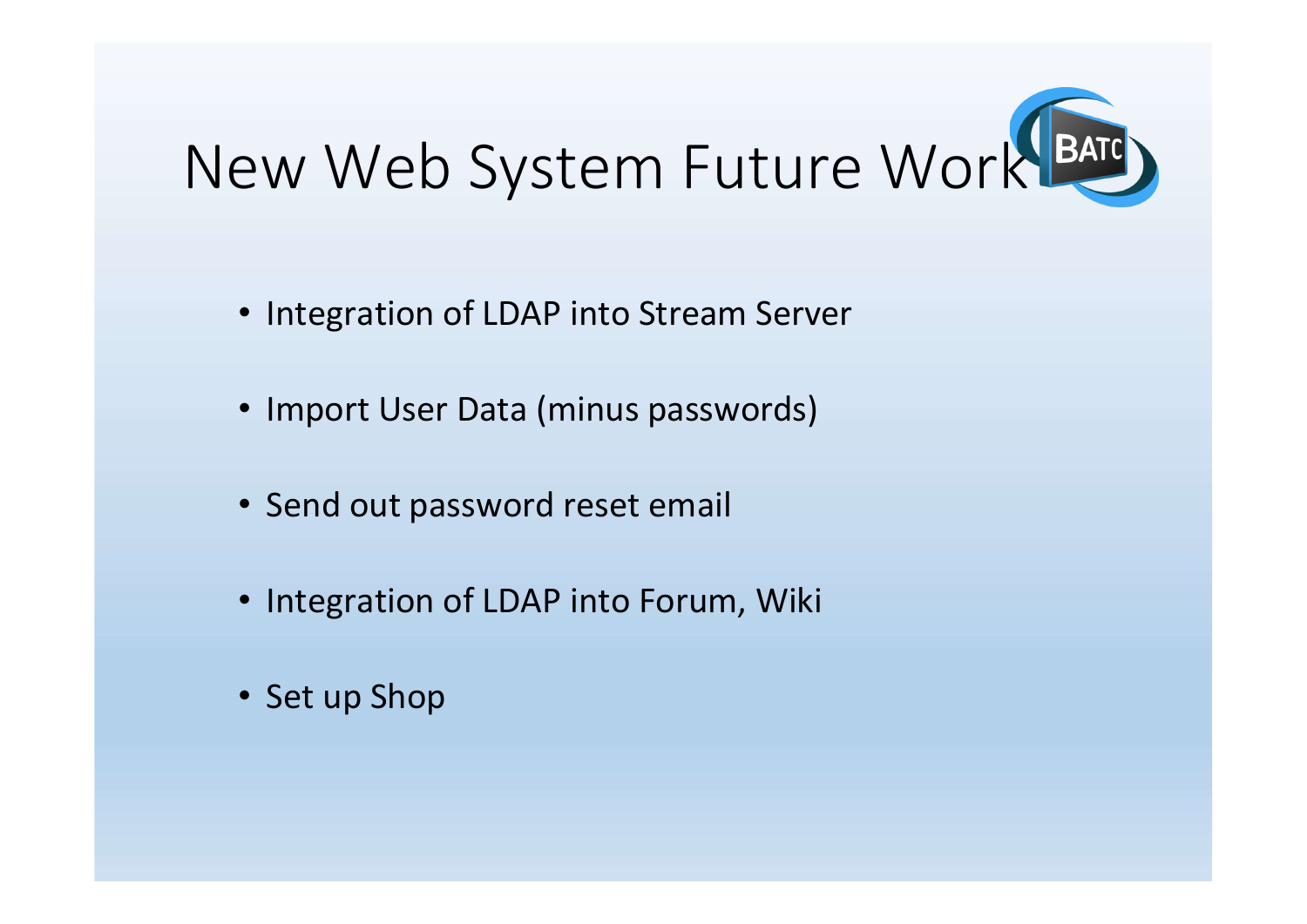#### BATC TV Streamer



- Adobe Flash Media Server
- RTMP Input & Output
- No HTML5 (HLS/DASH) Support
	- Flash player required for viewing
- Inflexible Browser Player applet
	- Aspect Ratios..
- Accepts any Resolution and Codec that the Flash player can decode
	- Sorenson Spark, VP6, H.264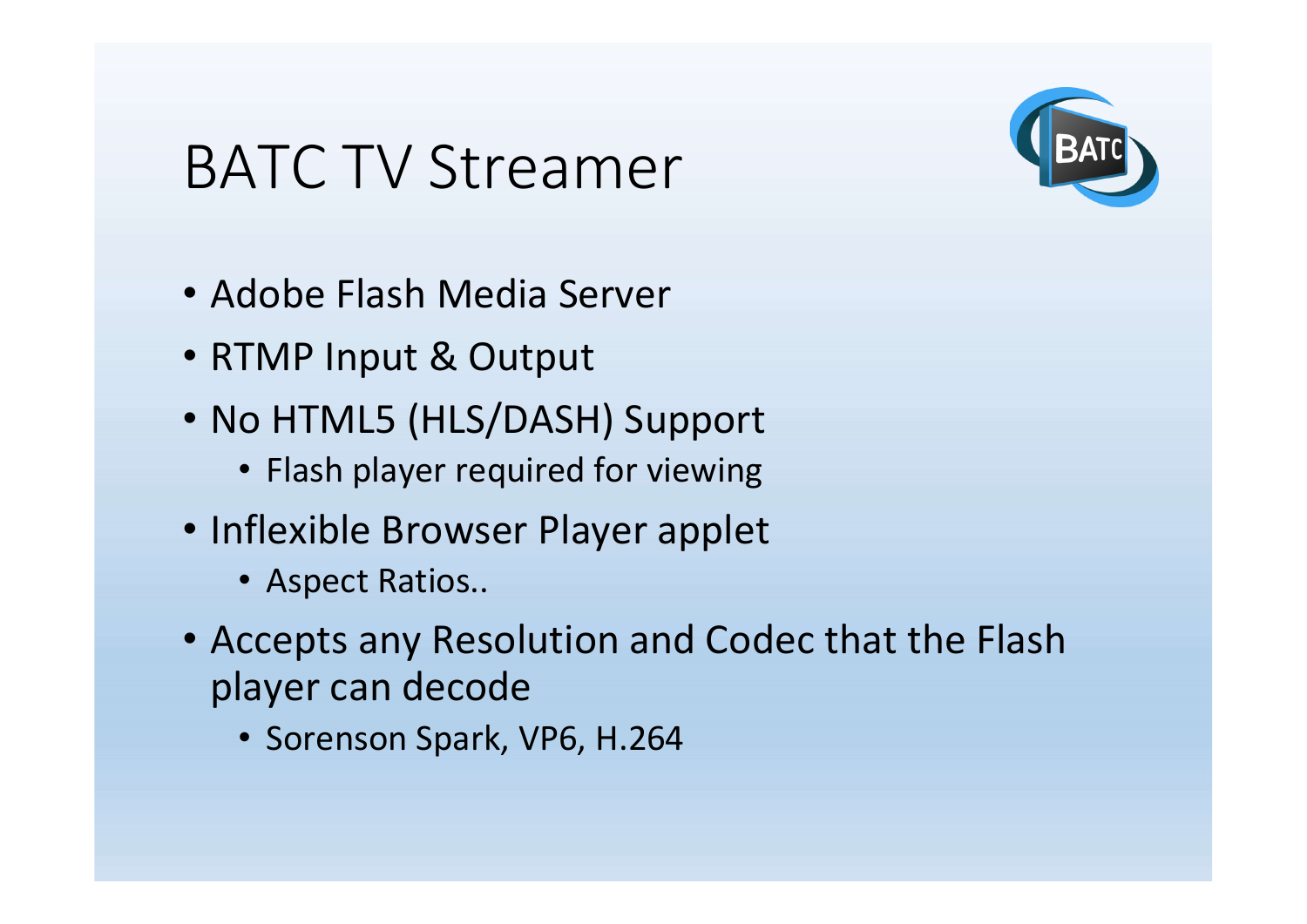#### New TV Streamer



- Development heavily accelerated by ARISS, and it's requirements
	- Mobile friendly
	- Modern Look & Feel
	- Scalable for large events
- HTML5 using HLS
	- "Nginx RTMP Server" used as RTMP Server and HLS Remuxer
	- "Clappr Media Player" used for Browser Player
- RTMP Support planned before release
	- BATC-workflow-compatible Browser Player required
- Categories for Members, Repeaters, & Events
	- Events automatically have transcoding for lower client bandwidth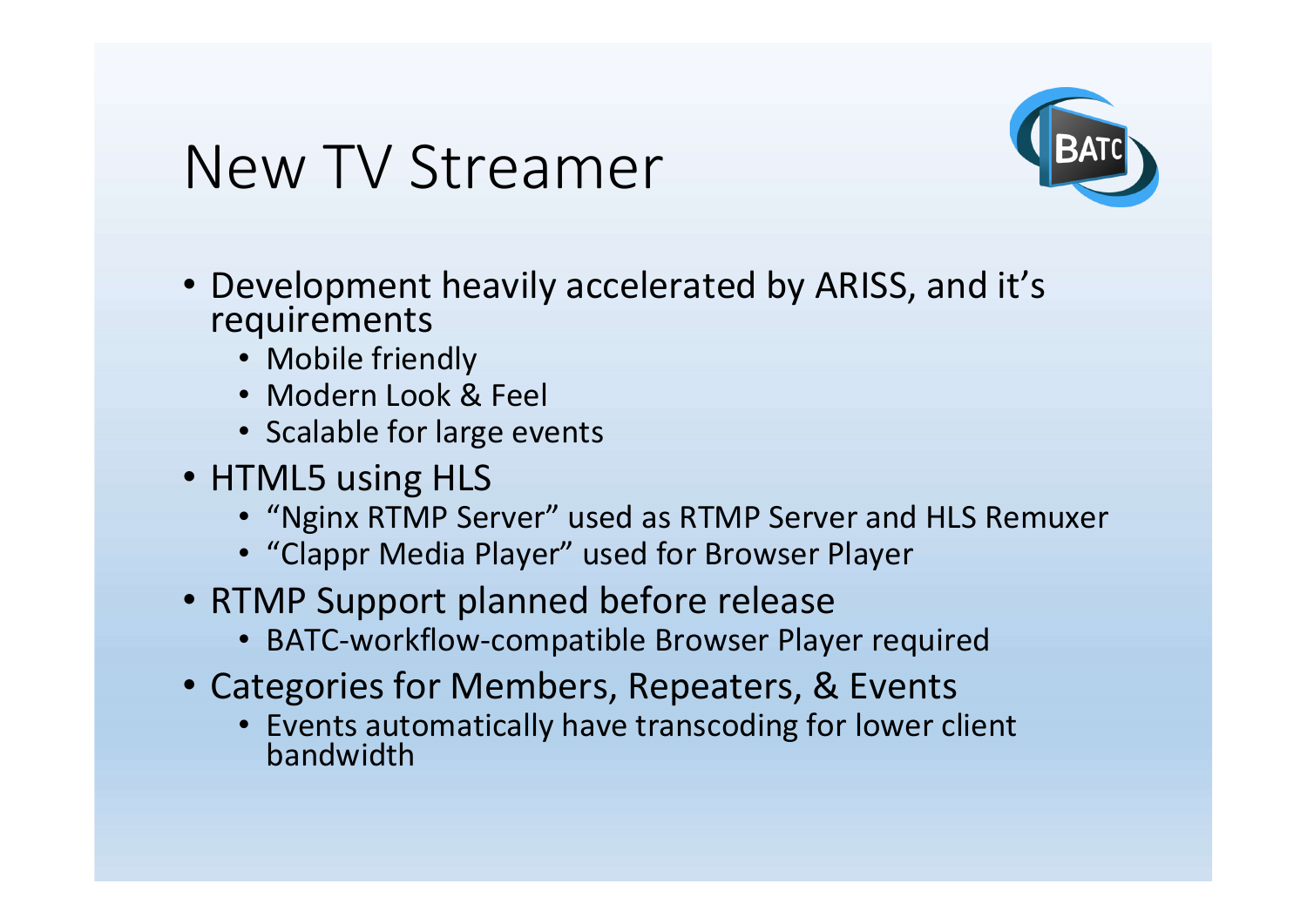## TV Streamer Performance in ARISS

- Flash Media Live Encoder
	- 900kbps H.264, Main, 4.1
	- 128kbps MP3 (transcoded to 96kbps AAC)
	- Lower Bandwidth transcode available
- 16Gbps HTTP Caching servers set up in London and Frankfurt
	- Cost of \$1/hr, approx. \$8 total (2 x 4hr)
- Peak of >1,600 viewers, ~1,450 Mbps AV Traffic
- Success! (all systems performed as expected)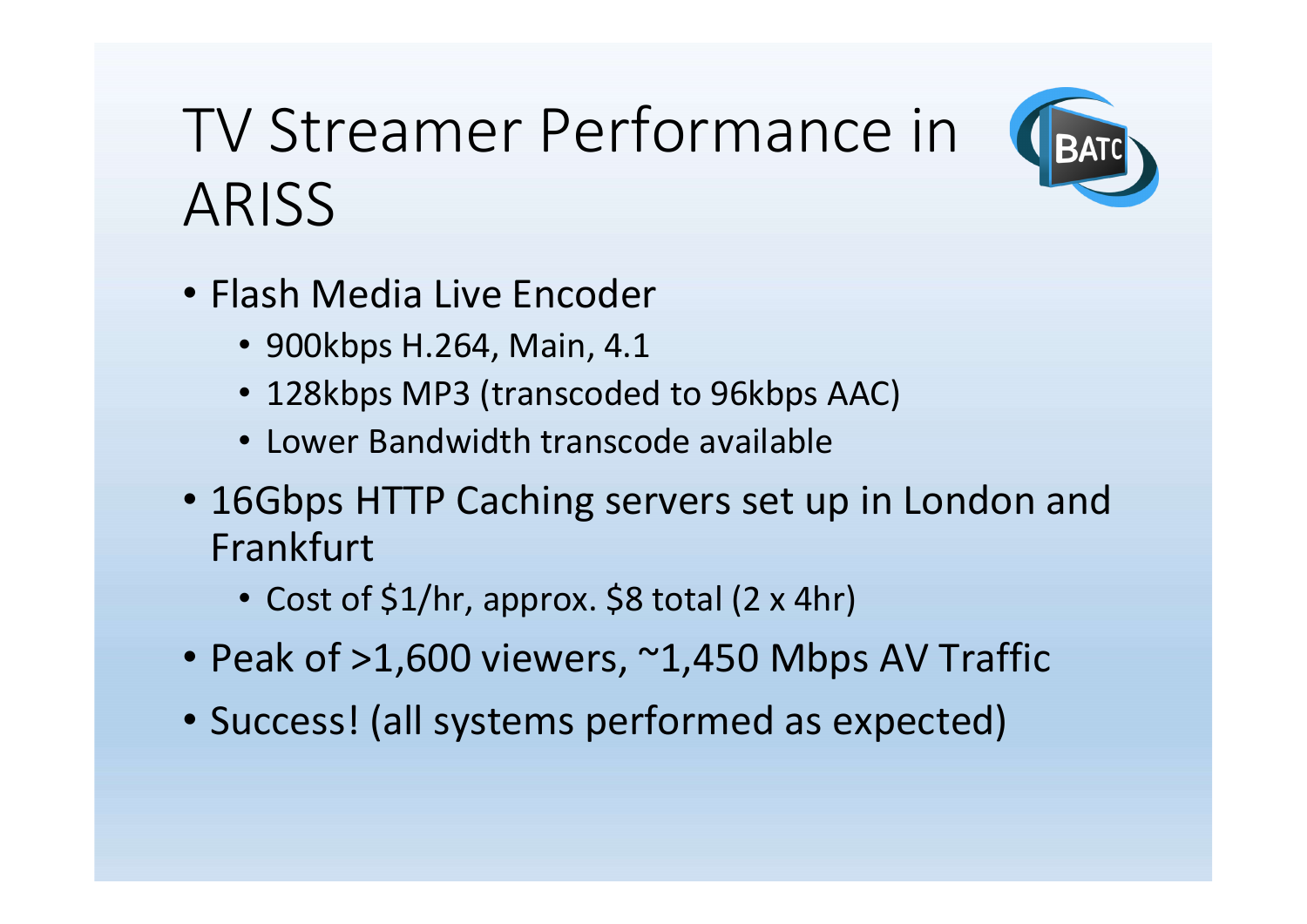#### Streaming Codecs



- For HTML5
	- H.264 + AAC is the only cross-browser compatible combination
	- Also profile/level limitations: Main Profile, Level 3.1 suggested
- Audio transcoding for all HTML5 streams due to lack of FMLE support
	- Transcoded to 64kbps AAC
- VP6 encoder in FMLE works better for noisy pictures due to integral denoising filter
	- Ffmpeg can use a denoising filter before H.264 encoding (HQDN3D)
	- If ffmpeg (or vmix) isn't an option, use only RTMP Streaming